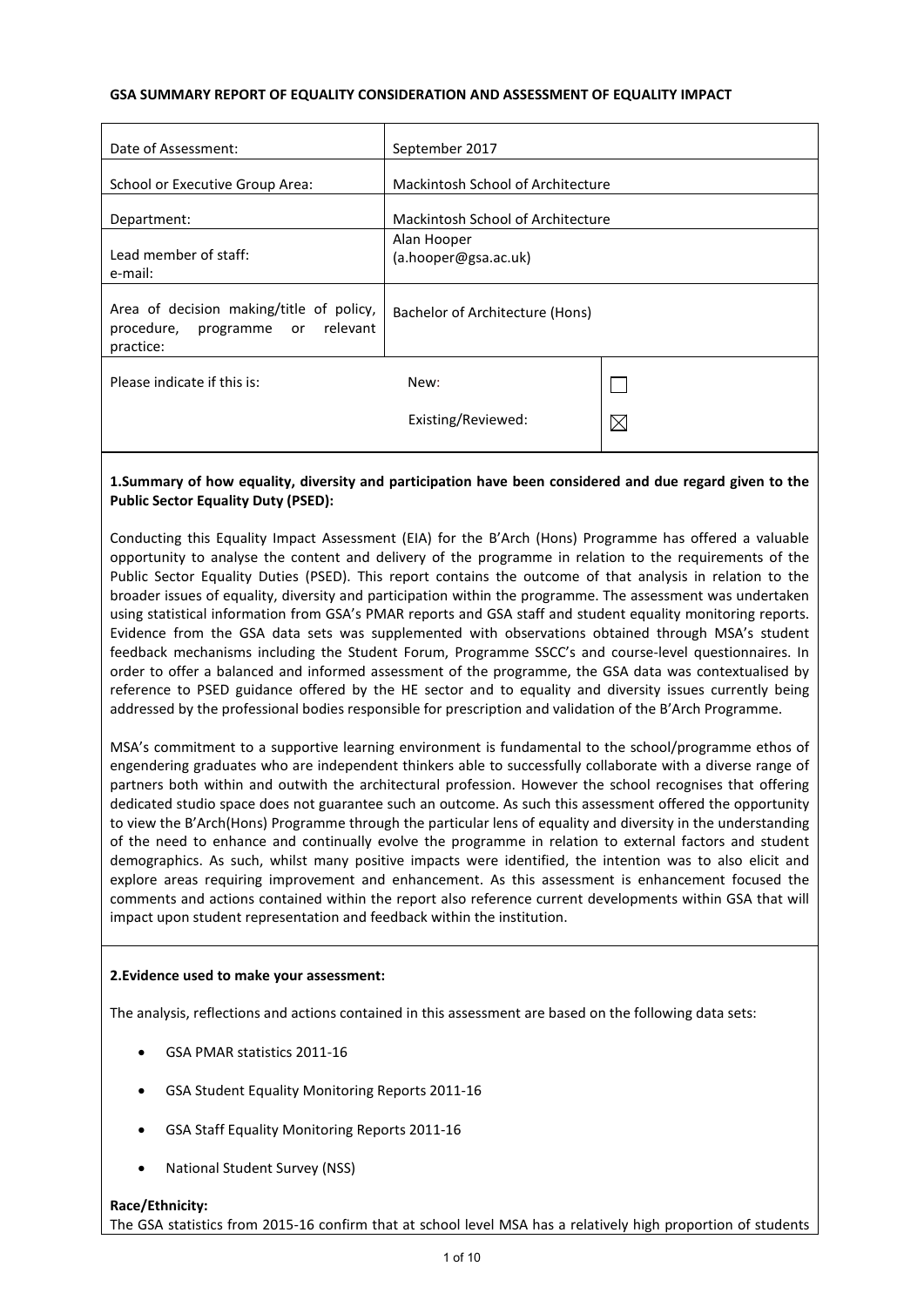from BAME backgrounds **(23%)** some 3% above the general GSA total **(20%).** Additionally at undergraduate/programme level MSA have the highest proportion of BAME (UK Domicile) students within GSA at **11.5%.** The largest ethnic minority groups on the B'Arch Programme being Chinese **(5%)** and Other Asian mainly Malaysian **(8%)** reflects the popularity of UK architecture programmes to Asian students studying in the UK. Whilst the statistics suggest that the B'Arch Programme is an attractive destination for Asian applicants it should be noted that the growth of BAME students within MSA (since 2011 **(1.6%)** is lower than the overall growth of BAME students within GSA **(2.6%)** over the same period, suggesting the need for MSA to reflect on their recruitment activities in conjunction with GSA Recruitment to ensure a growing diversity of students.

### **Disability:**

The GSA statistics from 2015-16 confirm that as a school MSA (**17%)** and the B'Arch Programme (**16.4%)** have slightly lower level of students with a disclosed disability than GSA (**18%)** in general. In terms of student withdrawl rates within GSA the 'disclosed disability rate' (**4%)** is largely compatible with the 'no disclosed disability' rate (**3%)**. Clear and timely issue of timetables and access to curriculum content on Canvas enables students with specific learning needs to manage their time and access curriculum content to meet their requirements. Currently MSA integrate the Individual Requirement Form (IRF) support system within the general student pastoral care arrangements delivered by the stage leaders and co-pilots, who also teach on the core studio courses. As such the stage leaders and co-pilots have significant academic and pastoral/support contact with the students, which benefits students with specific personal and academic challenges. Accordingly MSA will carefully monitor the Personal Tutor scheme currently being piloted within MSA's Stage 3 to ensure students diverse needs are being met at programme level.

#### **Age:**

The GSA statistics from 2015-16 confirm that the majority of the cohort enrolled on the B'Arch Programme are in the 19-20 age group **(34%)** which is largely compatible with GSA undergraduate cohort (35%). However the proportion of mature students in the 25-39 age group enrolled on the B'Arch Programme **(8%)** is lower than the GSA proportion for this group **(12%)** and has declined by **5%** since 2010. The drop in mature students entering the part-time mode in recent years requires investigation particularly in relation to offering different modes of access to the programme and increasing opportunities for older students and those who have caring responsibilities regardless of age.

#### **Religion/Belief:**

The information from GSA PMAR statistics indicate that the majority of students on the programme between 2013-14 (55%) and 2016-17(60%) have consistently indicated that they have no religious belief. This percentage has however risen slightly. Over the same period the number of students that preferred not to disclose has fallen steadily from 15% to 7%. All other faiths and beliefs represented in HESA data are represented across this four-year period with a steady increase from 5% in 2013-14 to 8% in 2016-17. The available data at an institutional level highlights that approximately **9%** of the GSA cohort declared they hold religious beliefs other than Christian. MSA need to reflect upon the implications of this changing demographic in terms of the content and delivery of the programme.

#### **Gender/Sexual Identity:**

The GSA statistics for 2015-16 highlights that the B'Arch(Hons) Programme, with a greater percentage of males (55%) than females (47%), differs from the GSA undergraduate norm where females are approximately double that of males. The growing proportion of males at MSA, is symptomatic of the male dominance in the construction industry where approximately 87% of the work force is male. Opportunities exist for MSA to learn from the construction industry and the architectural profession's promotion of female role models, such as the annual Women in Construction Awards in which MSA have participated. The RIBA are increasingly proactive in promoting women working in architectural practice, through a range of initiatives including their Role Models scheme introduced in August 2017, with a gender balance of male and female role models. Whilst the gender balance in the MSA student cohort is proportionate there are a range of initiatives that can improve the number of women joining and progressing through the programme. Recruitment content and activities can offer a more positive message about women entering architectural education, their successes and progressing to a range of destinations. The inclusion of female students at open days and pre-application events can also serve as role-models for female applicants. Female role-models from architectural education and the profession can also be promoted through guest lecturers, external examiners and guest critics.

#### **Sexual Orientation:**

The GSA statistics for 2015-16 highlight a lower proportion of declared bisexual/gay men/gay women **(5%)** on the B'Arch(Hons) Programme than the general cohort at GSA **(9%).** As with the gender imbalances outlined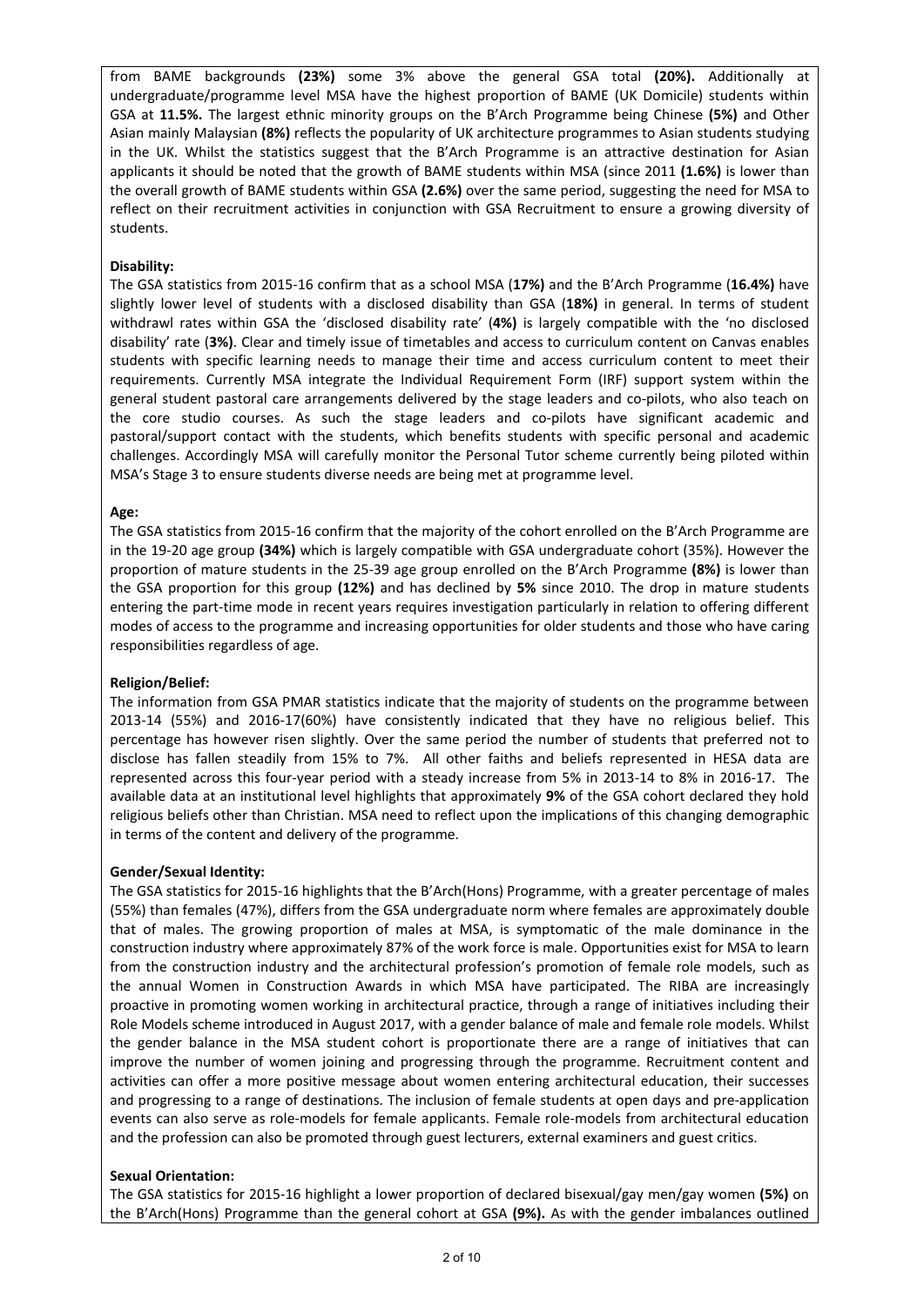above, the promotion of positive role models including the selection of guest lecturers, external examiners and guest critics is an achievable aim.

# **Academic Staff Profile:**

The approximate ratio of 2:1 male to female staff teaching on the B'Arch Programme does not correlate with the general balance of male and female academic staff within GSA. The number of senior staff teaching on the programme is also male biased with three of the four stage leaders being male, while all three subject leaders are male. Again the dominance of males in the construction industry and the architectural profession coupled with the low number of women maintaining an architectural career beyond their studies may be a factor. In terms of improving women's representation, progression into academia and journey through career milestones MSA could explore membership of the Athena Swan Charter. Whilst senior full-time staff are fully engaged with GSA's approach to mainstreaming equality and diversity, the high percentage of part-time staff teaching on the B'Arch (Hons) Programme presents particular challenges in achieving a shared understanding of the PSED requirements and a general awareness of the support available within GSA. MSA part-time staff have previously attended mainstreaming equality and diversity workshops, however it would be helpful to present the findings and actions resulting from this assessment to the staff teaching on the B'Arch Programme.

# **NSS:**

GSA have introduced a range of cross-school initiatives to tackle the key problematic areas *'assessment and feedback'* and *'management and organisation'* which MSA will implement this session in cooperation with GSA's L+T Dept.

Both areas outlined above are of key concern for MSA with *'assessment and feedback'* results **(41%)** being well below the GSA norm of **(63%)** and almost half the sector norm **(74%).** The specific issues for MSA are centred on a lack of understanding of the assessment process and how student grades are generated. In response MSA have introduced a range of actions including standardised summative assessment feedback sheets which include reference to the intended learning outcomes for each course, delivery of assessment workshops for students within each stage and better integrated stage timetables which coordinate the assessment and feedback points for all courses in the stage.

Likewise MSA's NSS results for *'organisation and management'* **(44%)** are lower that the GSA average **(53%)** and again almost half the sector norm **(75%).** NSS feedback suggests a key issue the miss-management of insession timetable changes is having a disproportional impact on student perceptions of the programme. In response MSA will implement the proposed timetable change protocols developed by GSA's L+T EWG.

NSS data differentiated by protected characteristic groups is not currently available however it is recognised that programme organisation and management can be anticipated to have a differential impact on students with regard to need related to a protected characteristic for example disabled students and those with caring responsibilities or religious commitments.

The one NSS category that offers some encouragement for MSA is the positive result **(83%)** for 'learning community' which is above both the GSA norm (**75%)** and the sector norm **(77%).** The positive result appears to evidence MSA's studio environment as both inclusive and support which is important for all students and particularly for those from underrepresented groups.

# **3.Outline any positive or negative impacts you have identified:**

The programme was assessed in three key areas:

- recruitment and admissions
- curriculum design, content and delivery
- assessment and feedback

### **Recruitment and Admissions:**

MSA staff are engaged in a range of pre-application activities including recruitment fairs, open days, portfolio classes and widening participation (WP) workshops. The opportunity to meet and engage with applicants prior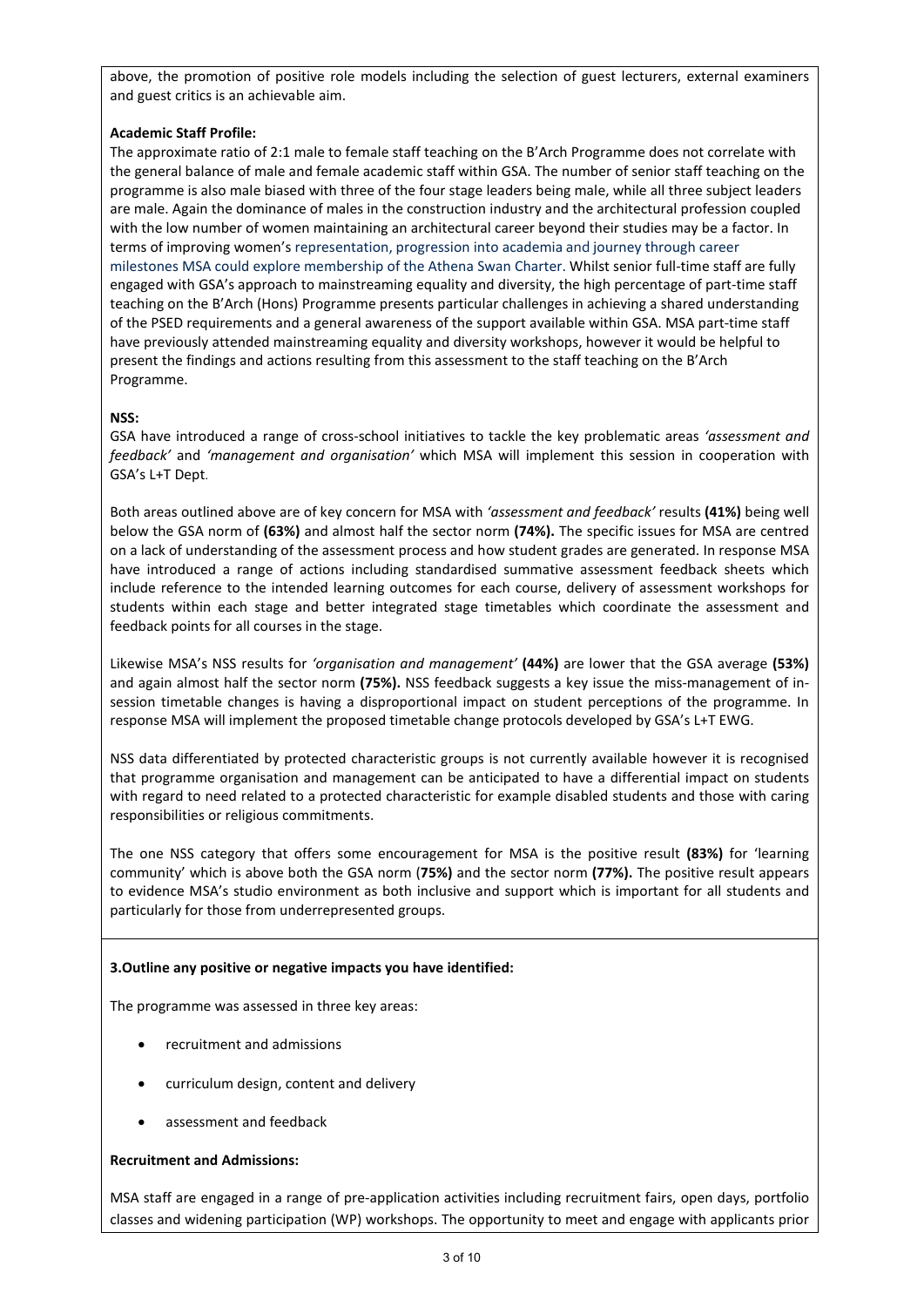to making their application is particularly helpful for applicants from backgrounds where the route to higher education is less clear. The WP workshops in particular offer staff the opportunity to work with applicants from a range of backgrounds providing direct advice about the application process and requirements whilst introducing them to working in a studio environment. The portfolio classes also offer students from a diverse range of backgrounds the opportunity to work directly with MSA staff and gain valuable insights to the art school environment. The percentage of applicants from the portfolio classes progressing to higher education is extremely high with seven out of eight participants last year obtaining a place in an architecture programme, five of them with MSA. There is potential for MSA, in liaison with Open Studio to extend this work to promote positive impact in relation to students from BAME backgrounds and for women.

Following receipt of UCAS applications, all applicants who meet MSA's entry criteria at that stage are offered an interview either in person or by Skype. The in-school interviews offer applicants the opportunity to meet staff and students and visit the studios giving the applicants an insight to the programme to help inform their choice of school. Admissions interviews are conducted by two members of staff, gender balanced where possible, with all staff having undergone interviewing training. The interviews enable the consideration of applicants from a diverse range of backgrounds and allow staff to make a more informed appraisal of the applications, taking into account background and the applicant's journey to higher education as well as their academic achievement. This is particularly helpful for applicants where written English is a second language or their written skills are less developed. Skype interviews for those students not able to attend in person is particularly helpful for international students and RUK who otherwise would have no direct contact with MSA staff, offering those students the opportunity to show how they meet the criteria beyond the information contained in their application form. Whist the relatively high proportion of BAME students (refer Race/Ethnicity stats above) entering the programme and MSA's achievement of WP recruitment targets suggest that the recruitment and admissions processes are having positive outcomes there remain areas to be explored including bursaries for WP applicants interested in architecture to undertake the portfolio classes, inschool workshops to schools with low higher-education progression and schools with high numbers of pupils from minority ethnic backgrounds as well as in-country workshops for students domiciled outwith the UK.

#### **Curriculum Design, Content and Delivery:**

#### **Curriculum Design:**

The B'Arch Programme is professionally prescribed annually and validated every five years. As such, in terms of curriculum design, the programme learning outcomes and competence criteria are informed and aligned with the RIBA validation criteria and the student attributes required for achievement of professional qualification. Professional ethics, personal responsibility and a social awareness are core requirements that students must demonstrate in achieving the RIBA Pt 1 qualification through the B'Arch (Hons) Programme. The requirement for professional ethics is reinforced by the Programme learning outcomes, which specifically promote the need to work collaboratively with others in a collegiate and ethical manner, respectful of the needs and views of a diverse range of peers and external parties representing a broad range of backgrounds, implicitly embedding equality and diversity within the curriculum, fostering good relations and building appreciation of difference in the learning and professional environment.

Recent developments within the programme included the introduction of seminar sessions to supplement the lecture series in the History and Urban Studies (HAUS) courses to promote student dialogue and offer a forum for the sharing of different perspectives. The HAUS Reading Group was also established following student feedback requesting more informal opportunities to discussion architectural theory outwith the lecture theatre. Both developments offer other modes of accessing the programme curriculum and the broader architectural discourse which informs it.

Students contribute directly to curriculum design and development through individual course questionnaires completed for all courses delivered on the Programme, which are subsequently discussed and actioned through an extraordinary SSCC scheduled in Semester 2, thereby closing the loop from student feedback to action.

#### **Curriculum Content:**

The content of the B'Arch Programme curriculum is continually informed by contemporary architectural practice reflecting the issues and concerns within the profession so as to to remain relevant to graduates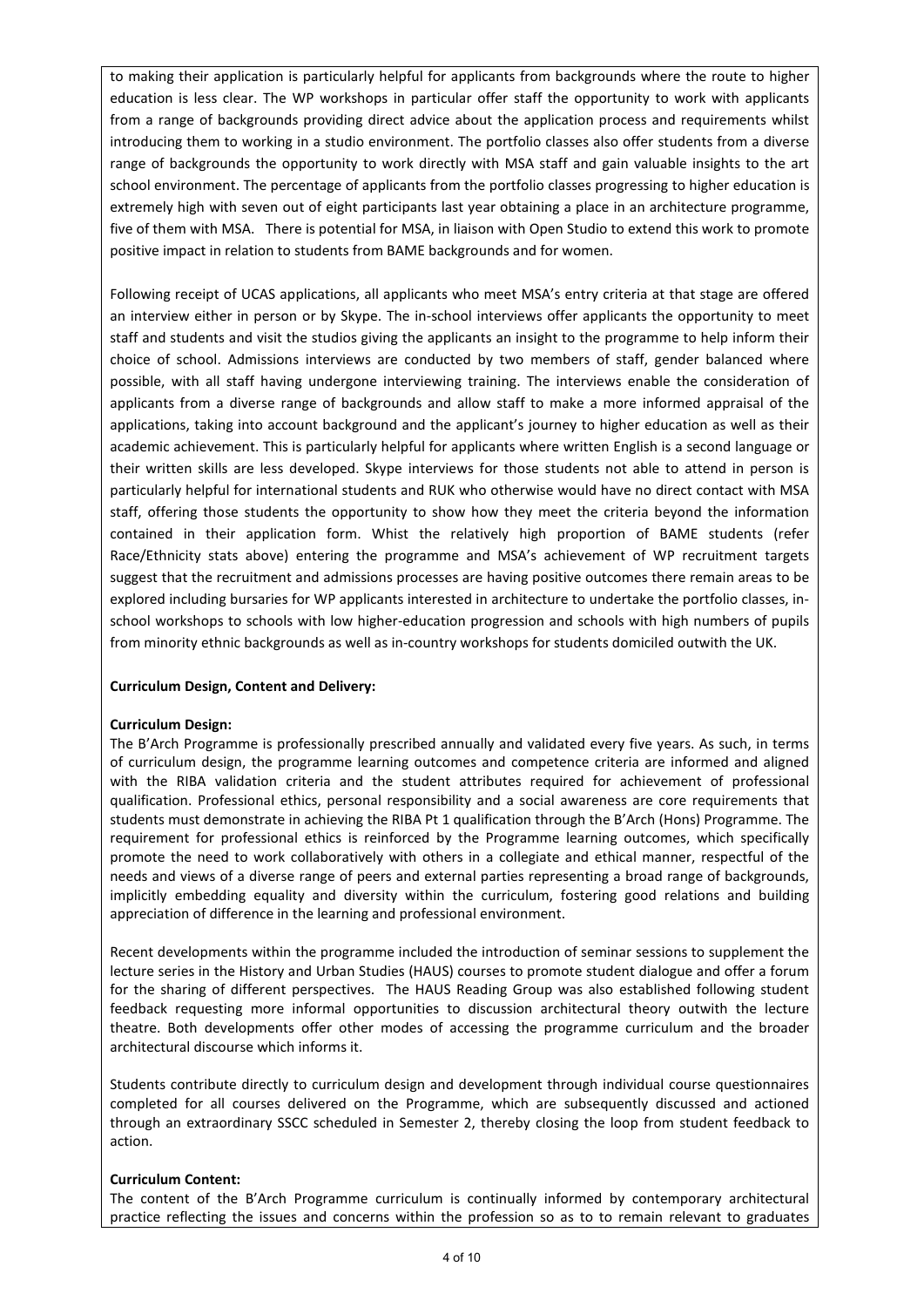professional practice. The global challenge to contemporary architects and designers to offer sustainable solutions to climate change has informed the content of the B'Arch programme, particularly through the research-teaching linkages of The Mackintosh Environmental Research Unit (MEARU). Studio projects are designed to develop student's awareness of the need for environmentally responsive design, specific to the particularities of climate and culture in a range of global contexts. A primary example is the Indigenous Dwelling project delivered in Stage 2, which analyses precedents from across the globe in terms of diverse social and environmental conditions. Whilst in the first year of the programme students are introduced to working with their peers through studio projects and subject area seminars, it is in the second year of the project that they are introduced to working with external parties. The second year theme of 'community and place' explores the relationship of people to their environment and offers the students the opportunity to engage with people from a diverse demographic with a broad mix of backgrounds. The studio projects engage students with local communities on live projects, exposing students to real world situations and the diverse needs of individuals and community groups. Recent projects include working with the local multicultural community in Garnethill to redevelop the local park, working with an arts organisation in the east end of Glasgow to convert redundant industrial premises to studios and exhibition space, and a live-build project for a play park developed in collaboration with the local community in the town of Beith. Besides the core curriculum, students are offered the opportunity to engage with a diverse range of communities through livebuild projects both at home and abroad, extending to live build projects in Africa, working with local communities to fund and build essential educational and healthcare facilities, under the auspices of the children's charity Orchid Studio run by James Mitchel a former of staff at MSA. As a result of the above engagements, both within and outwith the school, students demonstrate through their work an ability to work with their peers and to engage with a diverse range of people in the design and development of architectural proposals. Developing the student's ability to listen, to enter into dialogue and to consider other perspectives and opinions embeds equality and diversity within the programme content, and is reinforced by the open design reviews conducted at MSA where anyone within the school can attend and join in the discourse. The high standing of MSA within the architectural profession, consistently rated top five school in the UK by practitioners through the Architects Journal 100 poll, confirms that MSA graduates are entering practice with the required skill set, including the attributes outlined above in relation to working with others in a respectful, collaborative and productive manner.

### **Curriculum Delivery:**

**The Learning Environment:** The studio as both environment and practice is core to the delivery of the curriculum where a diverse range of delivery modes and pedagogical approaches are experienced, including group and individual tutorials, lectures, talks, seminars and workshops offering students multiple modes of learning and accessing the curriculum. Students are encouraged to undertake design projects individually and collaboratively in groups with tutorial support ranging from whole class workshop sessions, to group tutorials to one-to-one individual tutorials. MSA's studio environment is central to curriculum delivery, combining learning and social activities to create a supportive and creative environment where peer support can be fostered and multiple identities within the student cohort explored and shared. Besides offering a dedicated studio space, studio interaction is encouraged through a range of initiatives from informal and formal peer design review sessions where students use course assessment criteria to evaluate and discuss their work, to vertical projects where students have the opportunity to work with students out with their stage and the use of buddy-systems across stages to develop supportive relationships between students at different stages of the programme. Evidence from the National Student Survey 2017 (NSS) suggests that delivery of the curriculum within a supportive studio environment is having a positive impact on the student experience within MSA. In the 2017 NSS the student response to the section on 'learning community' where students explicitly state that feel part of a community, was very positive scoring the highest satisfaction rating in the GSA (MSA 83/GSA 75) and five points above the sector average.

**Academic Support:** In terms academic support for curriculum delivery and student progression, students are offered a range of additional skills inputs. Students for whom English is a second language are offered academic writing support, delivered by MSA staff in the History of Architecture and Urban Studies (HAUS) department. Internal MSA academic support is supplemented by GSA-wide learning support workshops and courses delivered by GSA's Student Support and Development Services. The available sessions include the 'Speaking your Mind' workshop which is popular with MSA undergraduate architecture students seeking to develop their written and spoken English. Whilst MSA have an active and productive relationship with GSA's Student Support and Development Services (SSDS), greater staff awareness particularly amongst MSA's parttime studio staff, of the diverse range of student support services delivered by GSA SSDS would benefit all students across protected characteristic groups.

In terms of pastoral support, as the B'Arch (Hons) Programme is predominantly studio-based, pastoral care is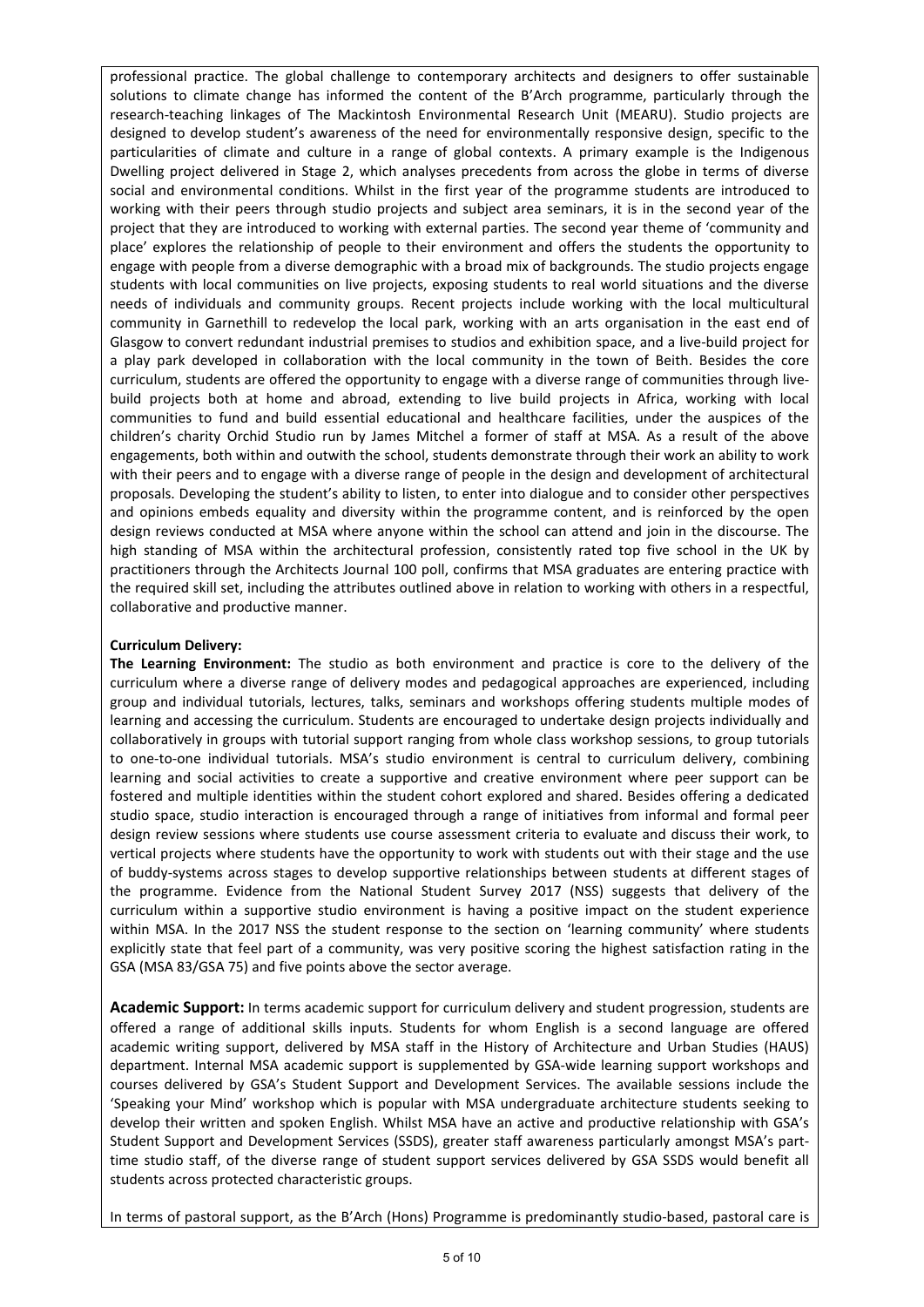primarily delivered by Stage Leaders and Stage Co-pilots who also coordinate and teach in the studio, enabling a valuable link between academic guidance and pastoral care. Whilst stage leaders are fulltime members of staff and as such generally available to offer pastoral care on an 'as required' basis, the establishment of an 'office hour' per week has assisted in formalising pastoral contact where more complex pastoral issues can be addressed. GSA's Individual Requirement Form (IRF) system is also managed by the Stage Leader who is responsible for briefing all relevant academic staff within the stage, giving them the opportunity to connect pastoral support with specific declared student needs. As outlined above a watching brief over the proposed revision to student support at programme level to ensure the systematic alignment of current and developing procedures will be essential.

# **Timetabling/Access:**

In recognising that clear and consistent communication is an essential factor in enabling all students to progress through the programme and achieve their full potential, students are issued with a coordinated timetable at the start of the session, covering all the courses within the stage and establishing the timing of studio and subject area inputs, assignments, submissions and feedback. The coordination of individual course requirements across the stage is designed to minimise pinch-points during the academic session enabling students to time-manage their academic activities, particularly helpful for students with specific learning or language difficulties and those with dependants. All studio and subject area assignments along with lecture notes are published on-line and briefing sessions are held at the outset to introduce and discuss the content, learning outcomes and assessment requirements. The timetables throughout the programme generally operate within the core 9-5pm day accommodating the external needs of students with children or other dependants as well as those with part-time employment. Any sessions outwith the core delivery period are identified well in advance in the year timetable which is issued as part of the formal induction to the year. The needs of part-time students, who are generally older than the full-time cohort and as such more likely to have dependants, are taken into account in the timing of lectures to minimise their travel to and from the school. However the grouping of lectures to enable access by part-time students can be challenging for students with specific learning needs and those with language difficulties. In response MSA where possible have split lectures over two days rather than one and created breaks between lectures, enabling the student cohort with a broad rage of learning abilities to engage with the lecture content. The timetables are uploaded on Canvas and are updated as required through the Canvas calendar ensuring that any changes are communicated quickly and comprehensively, minimising disruption to students. The mitigation of timetable change is particularly important for students with time management issues related to declared disabilities and for students with dependants who have limited flexibility. Whilst MSA staff work hard to ensure that timetables are carefully constructed, clearly communicated, and meet the general access needs of part-time and full-time students, the school needs to reflect on the construction of timetables and teaching delivery to offer greater flexibility in the delivery of the programme to meet the diverse needs of all students on the programme and improve accessibility.

### **Student Communication:**

The course inductions at the start of the year, including the issue of timetables, reading lists, project briefs and lecture synopses and notes, are essential in helping students prepare for the coming session, particularly for students who require support with organisation and time-management, require longer to process information, have language differences or have dependants. The posting of lecture notes on the VLE prior to the lecture is particularly important for students whose first language is not English and who are less attuned to spoken English as well as those students with specific organisational and time management issues, and those students with children or dependants.

In the last two years the 'Studio Day' was introduced to each stage of the B'Arch programme where each studio day starts with a short meeting of the cohort to discuss the plans of the days and is followed by a meeting at the end of the day to gain student feedback for the days activities. The session at the end of the day helps those students requiring additional guidance in their learning and keeping the studio activities within the core delivery period assists students with external commitments.

MSA used the recent introduction of Canvas, GSA's new digital platform, to harmonise the structure and layout of the stages and courses with the B'Arch(Hons) Programme offering students both comprehensive and consistent information year-on–year, helping them navigate the programme. MSA have only begun to explore the potential that Canvas offers in terms of the delivery of course content, learning activities and distance learning, particularly for part-time mode students who are more likely to have dependants, have restricted study time and tend to live further from the school.

**Student Assessment and Feedback:**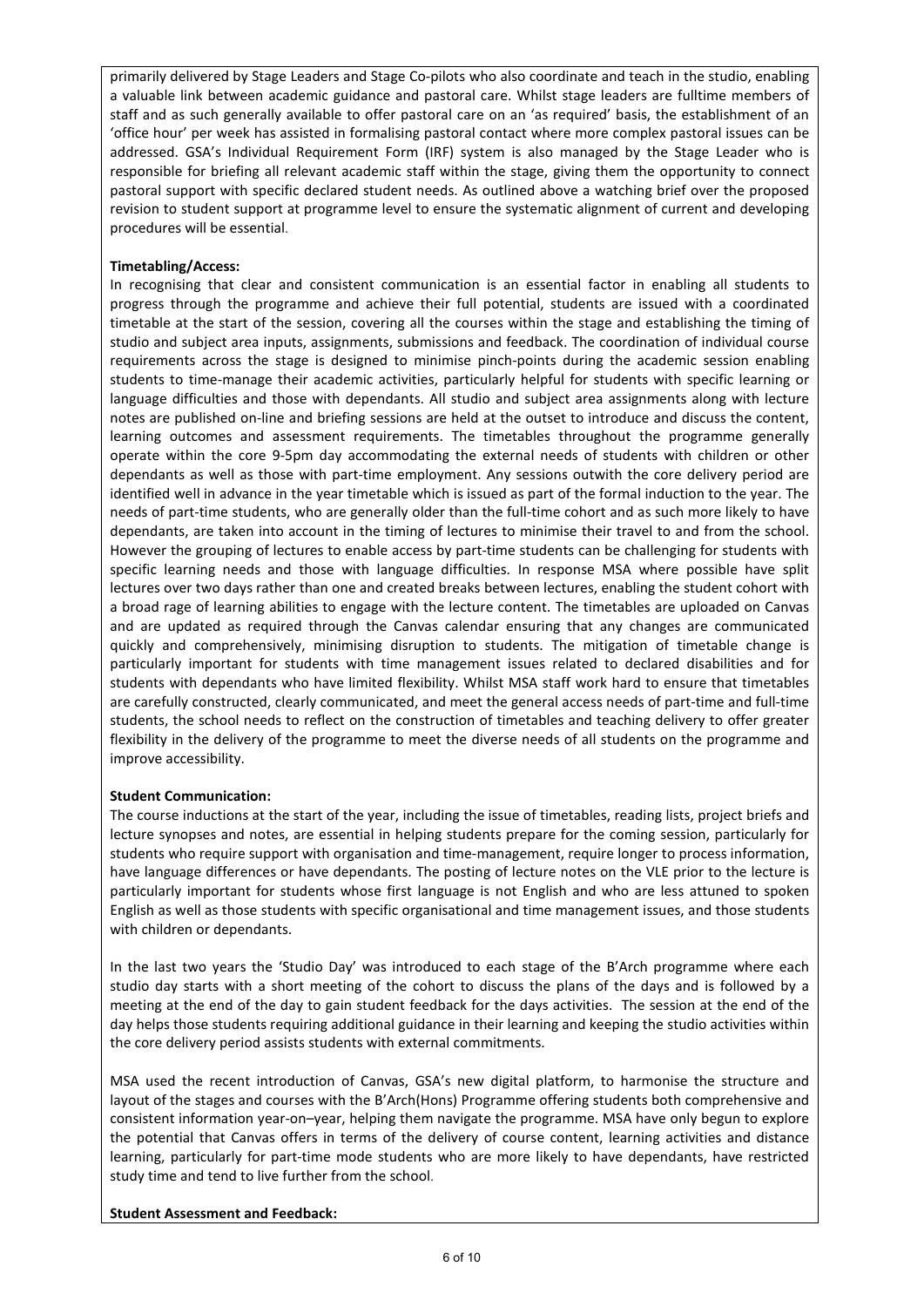**Course and Project Documentation:** Assessment processes and criteria are available to students through the GSA website and within individual course modules on Canvas. Annual assessment workshops are delivered where students are introduced to the assessment processes within GSA/MSA, the assessment and feedback documentation and are given the opportunity to undertake mock assessment with their peers. The workshops are particularly helpful for students with reading, language or learning differences as tutors can explain the terminology and concepts that underpin the assessment processes. Course assignments and project documents contain the specific course learning outcomes and RIBA assessment criteria allowing students to better understand the alignment between their learning activities and how they are assessed. Whilst MSA students are offered a range of information in paper and digital formats a comprehensive student handbook has not been available for a number of years. Therefore MSA will take the opportunity offered by the GSA L+TEWG standardised student handbooks to produce a new MSA student handbook. The production of the new handbook will also offer the opportunity to shape the content and format in relation to the equality and diversity issues raised in this assessment.

**Modes of Assessment:** Students are offered a diverse range of formative and summative assessment modes offering students the opportunity to demonstrate their learning and competency through a range of methods, including verbal presentations, written submissions, folio submissions, individual and group submissions. Students are offered examples of past submissions to demonstrate the range of responses that reflect student backgrounds and are appropriate to the given assignment. The range of assessment modes allows students from a diverse range of backgrounds and with different academic abilities multiple ways to demonstrate how their work meets the assessment criteria. The Studio courses offer formative feedback through weekly tutorials supplemented by formative feedback following interim student presentations and submissions. Standardised feedback sheets are utilised to help ensure clarity and consistency across each stage of the programme, assisting students with additional language needs or in need of additional support in processing information. Whilst the studio courses are subject to summative assessment at the end of the academic session, interim folio submissions are offered with both written and verbal feedback provided to assist students in their preparations for the summative submission, again helping students with specific learning requirements to demonstrate how they are meeting the course learning outcomes. Subject area courses offer a range of formative feedback modes including drop-in formative feedback sessions at key periods ahead of the summative submission. The use of a range of assessment and feedback processes is particularly helpful for students with learning disabilities, including dyslexia which involves longer processing times, for students where English is a second language where typed feedback can clarify and reinforce verbal feedback and for students from diverse cultural or educational backgrounds for whom the approach to learning in studio is less familiar.

### **Timing of Assessment and Feedback:**

The B'Arch(Hons) Programme consists of a broad range of studio-based and subject based courses requiring careful coordination to support students in their academic development and progression through the programme. Accordingly MSA studio staff and subject area staff from HAUS, Architectural Technology and Professional Studies, liaise to produce a coordinated timetable for the coming academic session which coordinates and highlights all of the assignment submissions for the session. Coordination of assessment submissions is intended to minimise assignment submission clashes and assist all students in managing their study time in relation to their particular situation. The timetable is particularly important for students with declared learning disabilities, religious and faith commitments and for those students with dependants, offering the students the opportunity to balance their particular needs with the programme requirements. The Stage Leader issues the coordinated timetable during the stage induction at the beginning of the session and whist the timetable is fixed it does enable students to plan their time and to identify any particular assessment issues early enough to discuss with their stage leader and if possible make alternative arrangements.

| <b>Action</b>          | <b>Equality Impact</b>     | Person responsible | <b>Time frame</b> |
|------------------------|----------------------------|--------------------|-------------------|
|                        |                            |                    |                   |
| Action 1.0:            | Advance equality           | UGPL               | Sem 1             |
| staff development      | through staff awareness    |                    |                   |
| session to explore the | of the PSED: its relevance |                    |                   |
| findings and actions   | to MSA and the content     |                    |                   |
| contained in this EIA  | and delivery of the        |                    |                   |

#### **4.Actions you have taken or planned as a result of your findings:**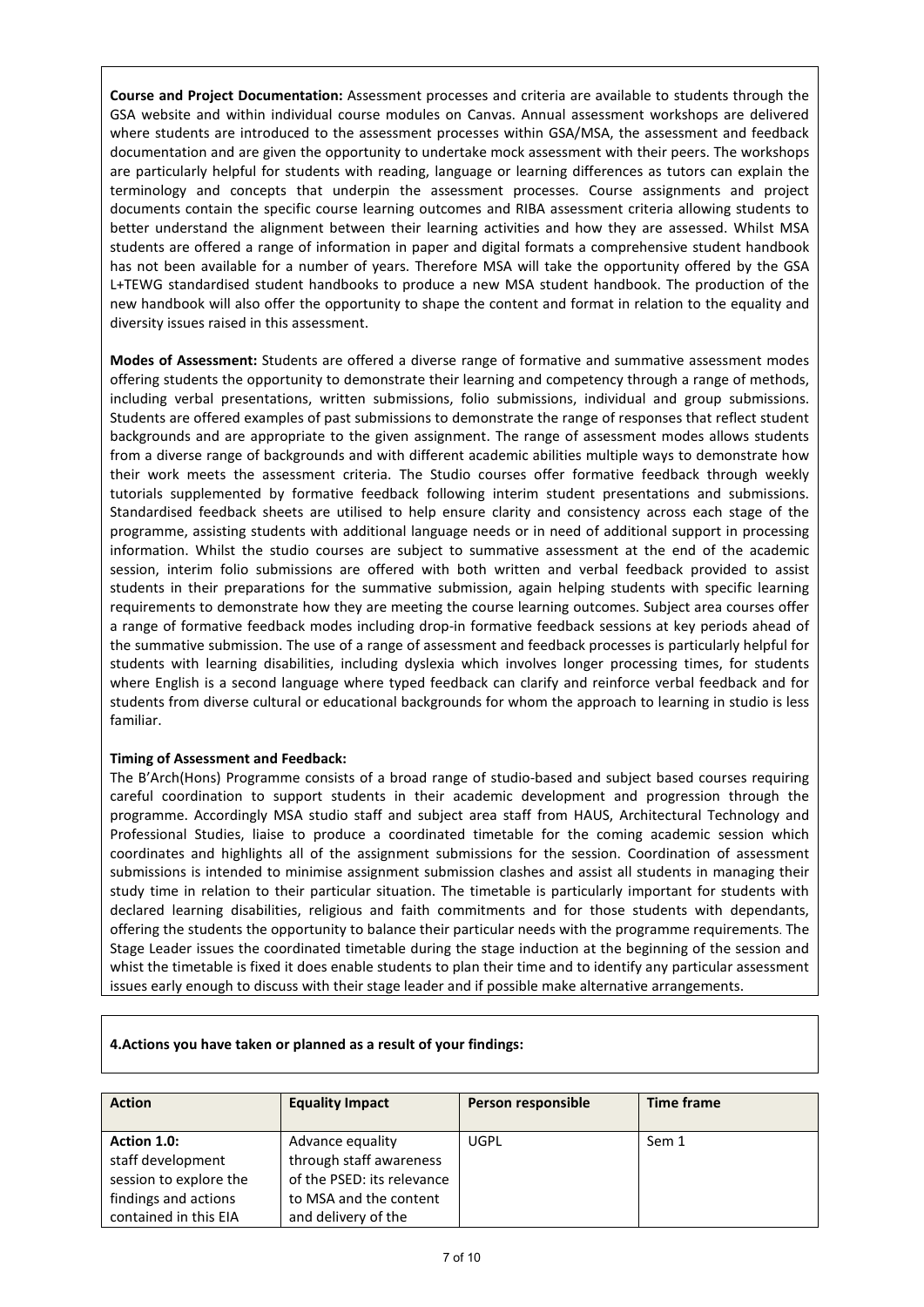|                                                                                                                                                                                                                           | programme                                                                                                                        |                  |                  |
|---------------------------------------------------------------------------------------------------------------------------------------------------------------------------------------------------------------------------|----------------------------------------------------------------------------------------------------------------------------------|------------------|------------------|
| Action 2.0:<br>student consultation<br>sessions to explore<br>student perceptions of<br>equality and diversity in<br><b>MSA</b>                                                                                           | Advance equality and<br>Improve data/evidence<br>base to inform<br>developments within<br><b>MSA</b>                             | UGPL + Lead Reps | Sem 1            |
| Action 3.0:<br>staff development<br>session with GSA'S SSDS<br>and MSA staff to ensure<br>all staff are aware of the<br>support available to<br>students and their role in<br>relation to inclusion and<br>accessibility. | Advance equality<br>through staff awareness.                                                                                     | <b>UGPL</b>      | Sem <sub>2</sub> |
| Action 4.0:<br>MSA to produce an MSA<br>student handbook to the<br>format issued by GSA<br>L+TEWG                                                                                                                         | Improve accessibility of<br>programme<br>documentation to meet<br>diverse needs of all<br>students                               | UGPL+ PGPL       | Sem <sub>2</sub> |
| Action 5.0<br>MSA SMG to develop and<br>implement plan to<br>increase representation<br>of women and BAME<br>staff (consider Athena<br>Swan)                                                                              | Advance equality and<br>foster good relations for<br>women and for people<br>from BAME backgrounds.                              | UGPL+PGPL        | Sem <sub>2</sub> |
| Action 6.0<br>MSA to develop and<br>implement plan to<br>address<br>underrepresentation in<br>the student cohort<br>specifically women and<br>students from BAME<br>backgrounds.                                          | Advance equality and<br>foster good relations for<br>women and for people<br>from BAME backgrounds.                              | UGPL+SMG         | Sem <sub>2</sub> |
| Action 7.0<br>Promote a range of role<br>models and diverse<br>perspectives through<br>VL's/guest lecturers                                                                                                               | Advance equality and<br>foster good relations.                                                                                   | UGPL+SMG         | Sem <sub>2</sub> |
| Action 8.0<br>Fully utilise the potential<br>of Canvas (and lecture<br>capture) to improve<br>accessibility and<br>flexibility of student<br>access to programme<br>delivery with particular<br>reference to lectures.    | Advance equality in<br>relation to all protected<br>characteristics and<br>specifically disability,<br>religion and belief, sex. | <b>UGPL</b>      | Sem <sub>2</sub> |

### **5. Where/when will progress and the outcomes of your actions be reported and reviewed:**

The actions developed through this equality impact assessment will be included in the 2017 B'Arch(Hons) Programme PMAR and progressed through the resulting QEAP. The outcomes will be reported and reviewed through the PMAR process, which involves student participation at programme SSCCs and Boards of Studies. Student feedback will be monitored and reviewed through the processes outlined above with specific attention to equality and diversity issues raised by this assessment.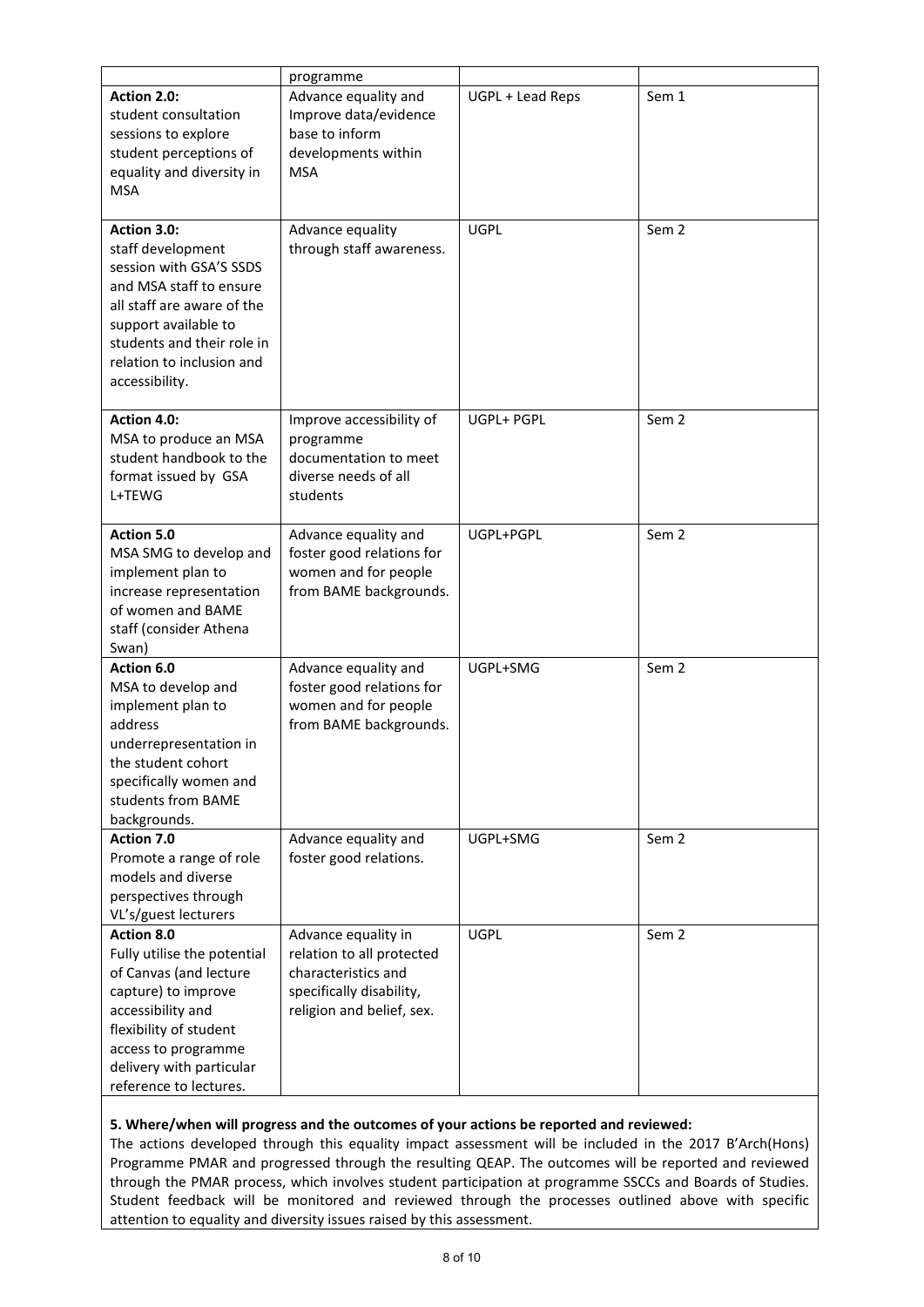# **6. How will your actions and intended outcomes contribute to the delivery of GSA's equality outcomes:**

# **Actions 1.0 + 3.0:**

Beyond those staff directly involved in delivering GSA's equality and diversity outcomes, the general raising of staff awareness and knowledge about equality and diversity within the context of the HE sector and with regards to the specific opportunities, challenges and strategies within MSA/GSA is fundamental to the mainstreaming of equality and diversity within GSA. The more aware staff are about the explicit and tacit issues around equality and diversity, the more confident they will be in engaging with difference, diversity and equality in their development and delivery of the programme and be better informed to anticipate the needs of a diverse student cohort.

(EO1 and EO2 of GSA Equality Outcomes 2017-21)

# **Actions 2.0 + 4.0:**

The proposed improvements to student representation, programme and course documentation, pastoral support, and timetabling and communication are intended to improve the opportunities for students from under-represented groups to achieve successful outcomes.

(EO3 of GSA Equality Outcomes 2017-21)

The improvements to student representation and feedback is intended to encourage students to participate in the development and delivery of the curriculum and through their participation contribute to the diversity and inclusiveness of the B'Arch(Hons) Programme.

(EO1 and EO2 of GSA Equality Outcomes 2017-21)

### **Action 5.0+7.0:**

Increase the diversity of the staff teaching on the B'Arch Programme to offer broader perspectives and experiences, a more diverse range of role models and to reflect the changing student demographic. (EO5 of GSA Equality Outcomes 2017-21)

### **Action 6.0:**

Address issues of underrepresentation to advance equality and foster good relations for women and for people from BAME backgrounds.

(EO3 of GSA Equality Outcomes 2017-21)

### **Action 8.0:**

Utilise Canvas to meet the diverse needs of students and advance equality in relation to all protected characteristics and specifically disability, religion and belief, sex. (EO2 of GSA Equality Outcomes 2017-21)

#### **The outcome of your assessment:**

| No action (no potential for negative or positive impact) |  |
|----------------------------------------------------------|--|
| Action to remove barriers/mitigate negative impact       |  |
| Action to promote positive impact                        |  |

### **Sign-off, authorisation and publishing**

#### **Review Lead**

| Name      | Alan Hooper                    |
|-----------|--------------------------------|
| Position  | Undergraduate Programme Leader |
| Signature | Alan Hooper                    |
| Date      | October 2017                   |

#### **Executive Lead**

| Name     | Sally Stewart                             |
|----------|-------------------------------------------|
| Position | Head of Mackintosh School of Architecture |